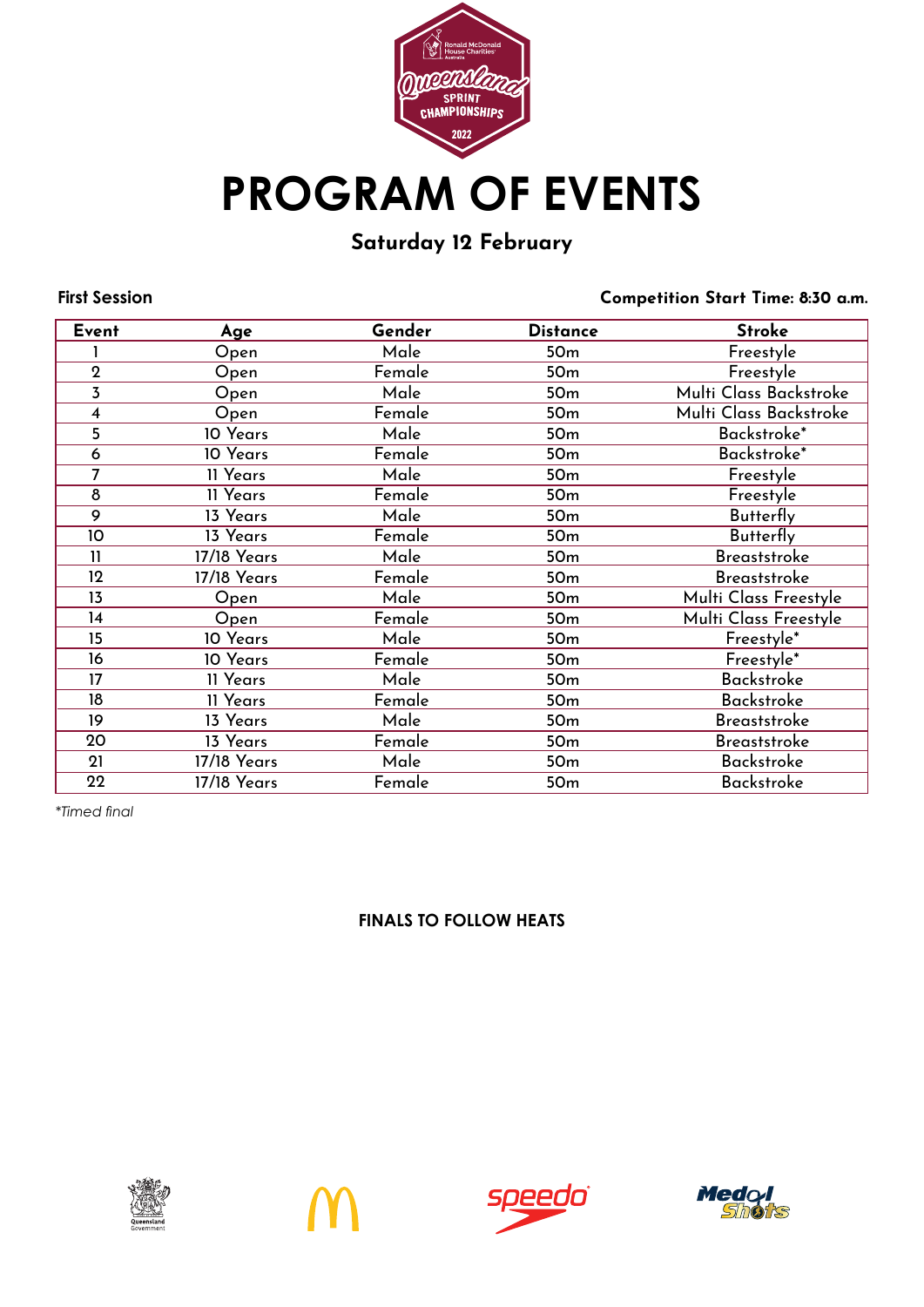

# Saturday 12 February

**Second Session** Competition Start Time: 1:15 p.m.

| Event | Age         | Gender | <b>Distance</b> | <b>Stroke</b>            |
|-------|-------------|--------|-----------------|--------------------------|
| 23    | Open        | Male   | 50 <sub>m</sub> | <b>Butterfly</b>         |
| 24    | Open        | Female | 50 <sub>m</sub> | <b>Butterfly</b>         |
| 25    | Open        | Male   | 50 <sub>m</sub> | Multi Class Butterfly    |
| 26    | Open        | Female | 50 <sub>m</sub> | Multi Class Butterfly    |
| 27    | 10 Years    | Male   | 50 <sub>m</sub> | Butterfly*               |
| 28    | 10 Years    | Female | 50 <sub>m</sub> | Butterfly*               |
| 29    | 11 Years    | Male   | 50 <sub>m</sub> | <b>Breaststroke</b>      |
| 30    | 11 Years    | Female | 50 <sub>m</sub> | <b>Breaststroke</b>      |
| 31    | 13 Years    | Male   | 50 <sub>m</sub> | Freestyle                |
| 32    | 13 Years    | Female | 50 <sub>m</sub> | Freestyle                |
| 33    | 17/18 Years | Male   | 50 <sub>m</sub> | Freestyle                |
| 34    | 17/18 Years | Female | 50 <sub>m</sub> | Freestyle                |
| 35    | Open        | Male   | 50 <sub>m</sub> | Multi Class Breaststroke |
| 36    | Open        | Female | 50 <sub>m</sub> | Multi Class Breaststroke |
| 37    | 10 Years    | Male   | 50 <sub>m</sub> | Breaststroke*            |
| 38    | 10 Years    | Female | 50 <sub>m</sub> | Breaststroke*            |
| 39    | 11 Years    | Male   | 50 <sub>m</sub> | <b>Butterfly</b>         |
| 40    | 11 Years    | Female | 50 <sub>m</sub> | <b>Butterfly</b>         |
| 41    | 13 Years    | Male   | 50 <sub>m</sub> | <b>Backstroke</b>        |
| 42    | 13 Years    | Female | 50 <sub>m</sub> | <b>Backstroke</b>        |
| 43    | 17/18 Years | Male   | 50 <sub>m</sub> | <b>Butterfly</b>         |
| 44    | 17/18 Years | Female | 50 <sub>m</sub> | <b>Butterfly</b>         |

*\*Timed final*







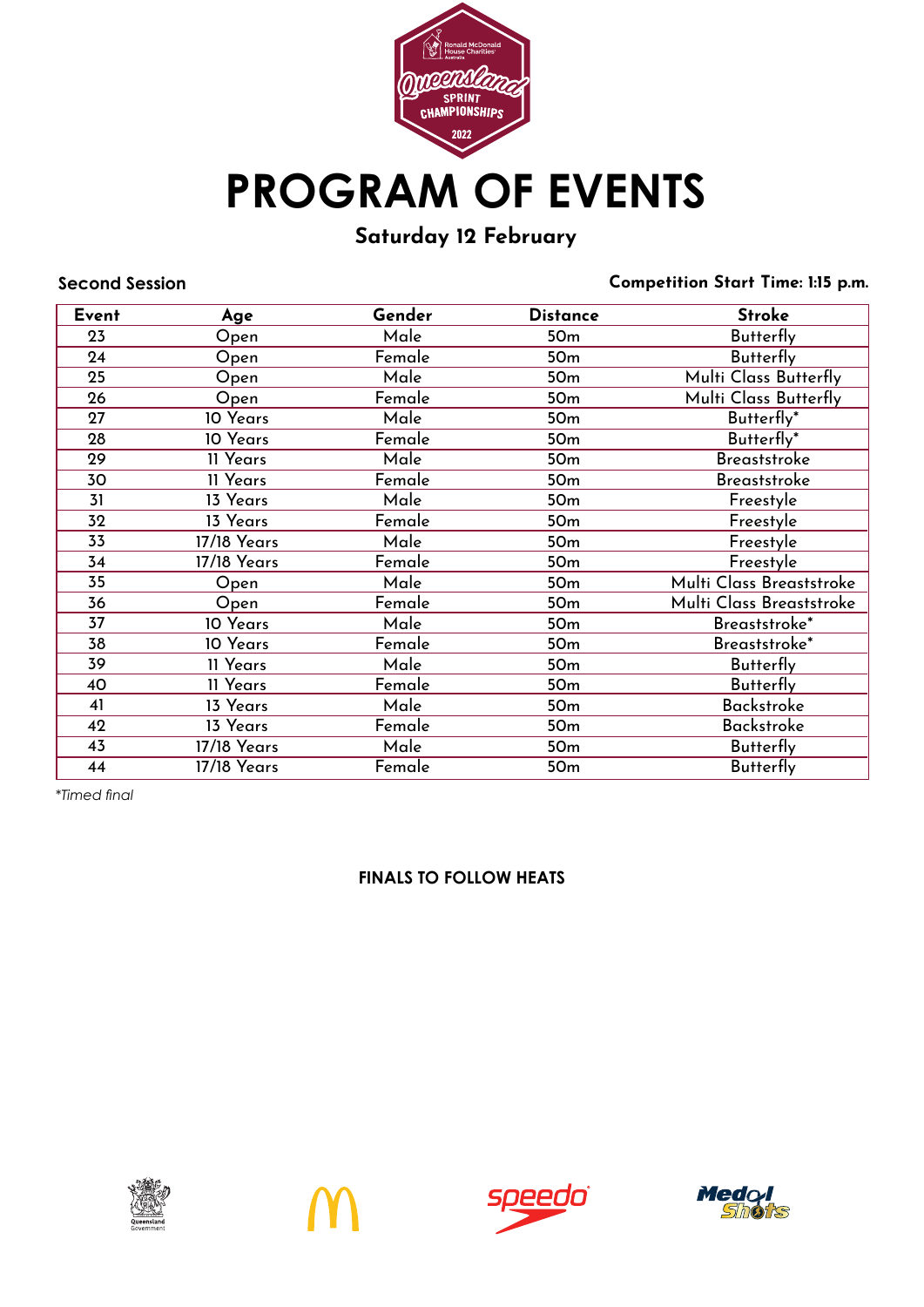

# Sunday 13 February

**Third Session** Competition Start Time: 8:30 a.m.

| Event | Age      | Gender | <b>Distance</b> | <b>Stroke</b>       |  |
|-------|----------|--------|-----------------|---------------------|--|
| 45    | Open     | Male   | 50 <sub>m</sub> | <b>Backstroke</b>   |  |
| 46    | Open     | Female | 50 <sub>m</sub> | <b>Backstroke</b>   |  |
| 47    | 12 Years | Male   | 50 <sub>m</sub> | <b>Backstroke</b>   |  |
| 48    | 12 Years | Female | 50 <sub>m</sub> | <b>Backstroke</b>   |  |
| 49    | 14 Years | Male   | 50 <sub>m</sub> | <b>Butterfly</b>    |  |
| 50    | 14 Years | Female | 50 <sub>m</sub> | <b>Butterfly</b>    |  |
| 51    | 15 Years | Male   | 50 <sub>m</sub> | <b>Breaststroke</b> |  |
| 52    | 15 Years | Female | 50 <sub>m</sub> | <b>Breaststroke</b> |  |
| 53    | 16 Years | Male   | 50 <sub>m</sub> | <b>Butterfly</b>    |  |
| 54    | 16 Years | Female | 50 <sub>m</sub> | <b>Butterfly</b>    |  |
| 55    | 12 Years | Male   | 50 <sub>m</sub> | Freestyle           |  |
| 56    | 12 Years | Female | 50 <sub>m</sub> | Freestyle           |  |
| 57    | 14 Years | Male   | 50 <sub>m</sub> | <b>Breaststroke</b> |  |
| 58    | 14 Years | Female | 50 <sub>m</sub> | <b>Breaststroke</b> |  |
| 59    | 15 Years | Male   | 50 <sub>m</sub> | <b>Backstroke</b>   |  |
| 60    | 15 Years | Female | 50 <sub>m</sub> | <b>Backstroke</b>   |  |
| 61    | 16 Years | Male   | 50 <sub>m</sub> | <b>Backstroke</b>   |  |
| 62    | 16 Years | Female | 50 <sub>m</sub> | <b>Backstroke</b>   |  |